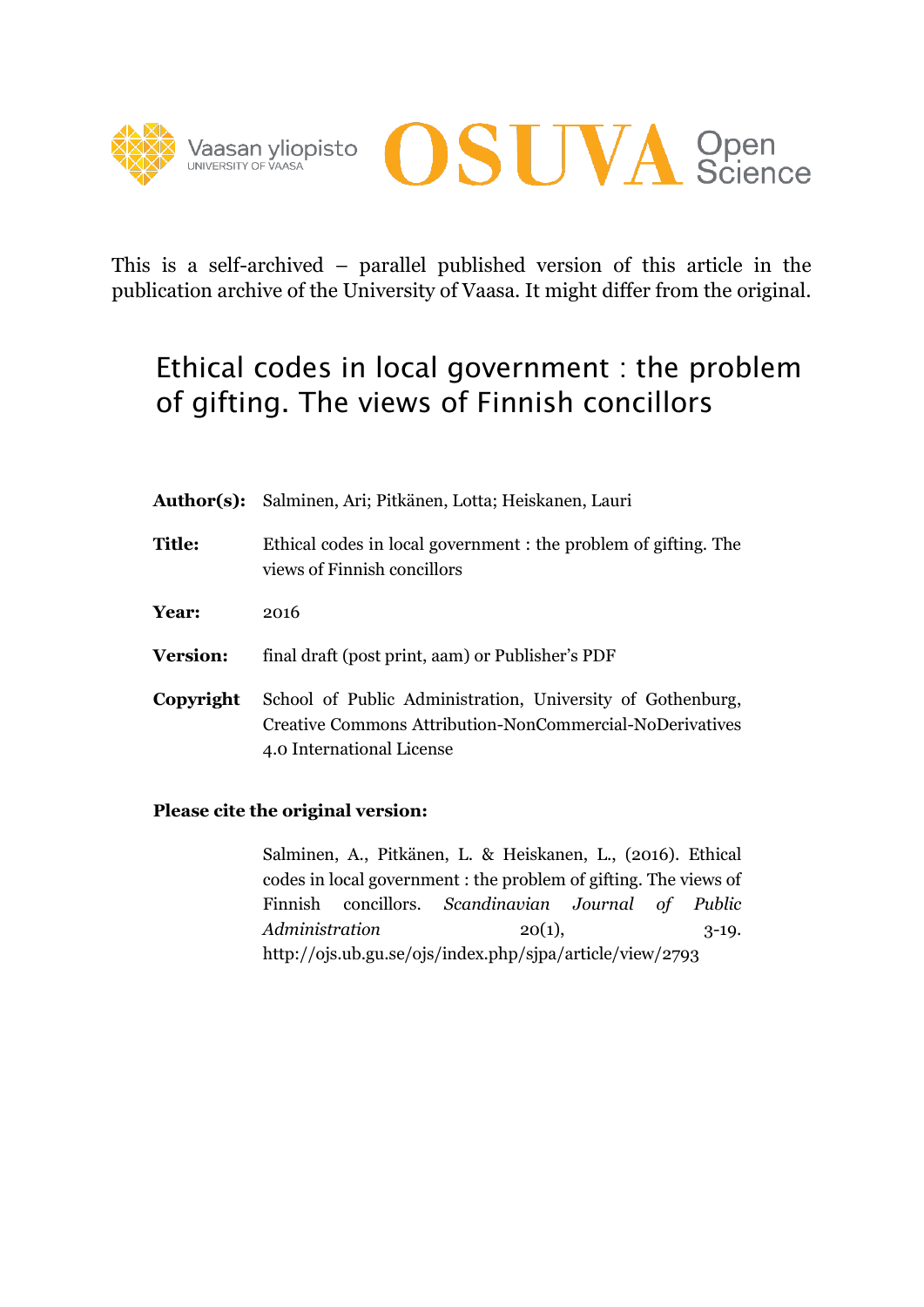## SJPA 20(1)

*Ari Salminen* University of Vaasa, ari.salminen@uva.fi

*Lotta Pitkänen* University of Vaasa lotta.pitkanen@uva.fi

*Lauri Heiskanen* University of Vaasa lauri.heiskanen@uva.fi

Keywords: Ethical codes Gifting Survey Local government High and low roads of ethics

Scandinavian Journal of Public Administration  $20(1):3-19$ © Ari Salminen, Lotta Pitkänen, Lauri Heiskanen and School of Public Administration 2016 ISSN: 2001-7405 e-ISSN: 2001-7413

## Ethical Codes in Local Government: the Problem of Gifting. Views of Finnish councillors Ari Salminen, Lotta Pitkänen and Lauri Heiskanen\*

#### **Abstract**

This article explores the purpose of ethical codes in Finnish local government and discusses topics such as the identification of codes and dilemmas, ethical awareness of gifting, the role of codes, and the need for codes. The data is based on the Councillor Survey. The respondents of the survey are members of Finnish municipal councils. The survey is targeted at the 200 biggest municipalities and was distributed to the councillors in November 2012. More than 5,000 individuals received the questionnaire, and almost 1,300 returned it. According to the results of the survey, recognition of ethical codes is low among Finnish councillors. The proportion of councillors who operate without the guidance of codes is remarkable. The councillors are aware what is and what is not acceptable in relation to gifting, and are convinced that they are capable of self-control when it comes to potential violations of integrity. Attitudes towards the role of codes are contradictory. The councillors want more detailed guidance. They nevertheless emphasise that codes should leave room for their own discretion. The need for more regulation by codes is stressed by the councillors. The codes should be targeted for specific issues and elected members should have their own ethical codes.

#### Introduction

Finnish central and local governments are traditionally systems that are ruled more by laws than codes. The use of ethical codes in government is a new idea in public sector organisations. Ethical codes played a minor role, whereas the commonly shared values of the welfare state have taken a major role.

Good administration and breaches of integrity are ensured through laws such as the Finnish Constitution, the Local Community Act, the Local Community Civil Servants' Act, the Penal Act, and the Administrative Procedure Act. Finland is known as one of the least corrupt countries in the world. Out of more than 170 countries, Finland has been ranked high in the Transparency International Corruption Perception Index, as shown in Table 1 (Appendix).

Types of grand corruption such as bribery occur relatively rarely in Finnish public administration. Research (Salminen & Ikola-Norrbacka, 2010; Salminen, 2013) indicates that one of the central problems seems to lie in petty forms of corruption, such as favouritism, old boys' networks and maladministration. Trust in politicians and public sector organisations is challenged.

What makes Finland an interesting context for analysing ethical codes? The first remark is that the autonomy of local government with its power of taxation is guaranteed by the constitution of the country. Local authorities are responsible for welfare services such as public health, social care and basic education. As the

**Lauri Heiskanen** is a researcher in the Department of Public Management at the University of Vaasa. His research interests include ethical codes and whistleblowing.

**<sup>\*</sup>Ari Salminen** is a professor in the Department of Public Management at the University of Vaasa. His research interests include the theory and methodology of public administration, the study of public sector organisations, and ethics. He has written extensively on public sector management and ethics.

**Lotta Pitkänen** is a PhD student in the Department of Public Management at the University of Vaasa. Her research interests include ethical management and leadership in public sector organisations.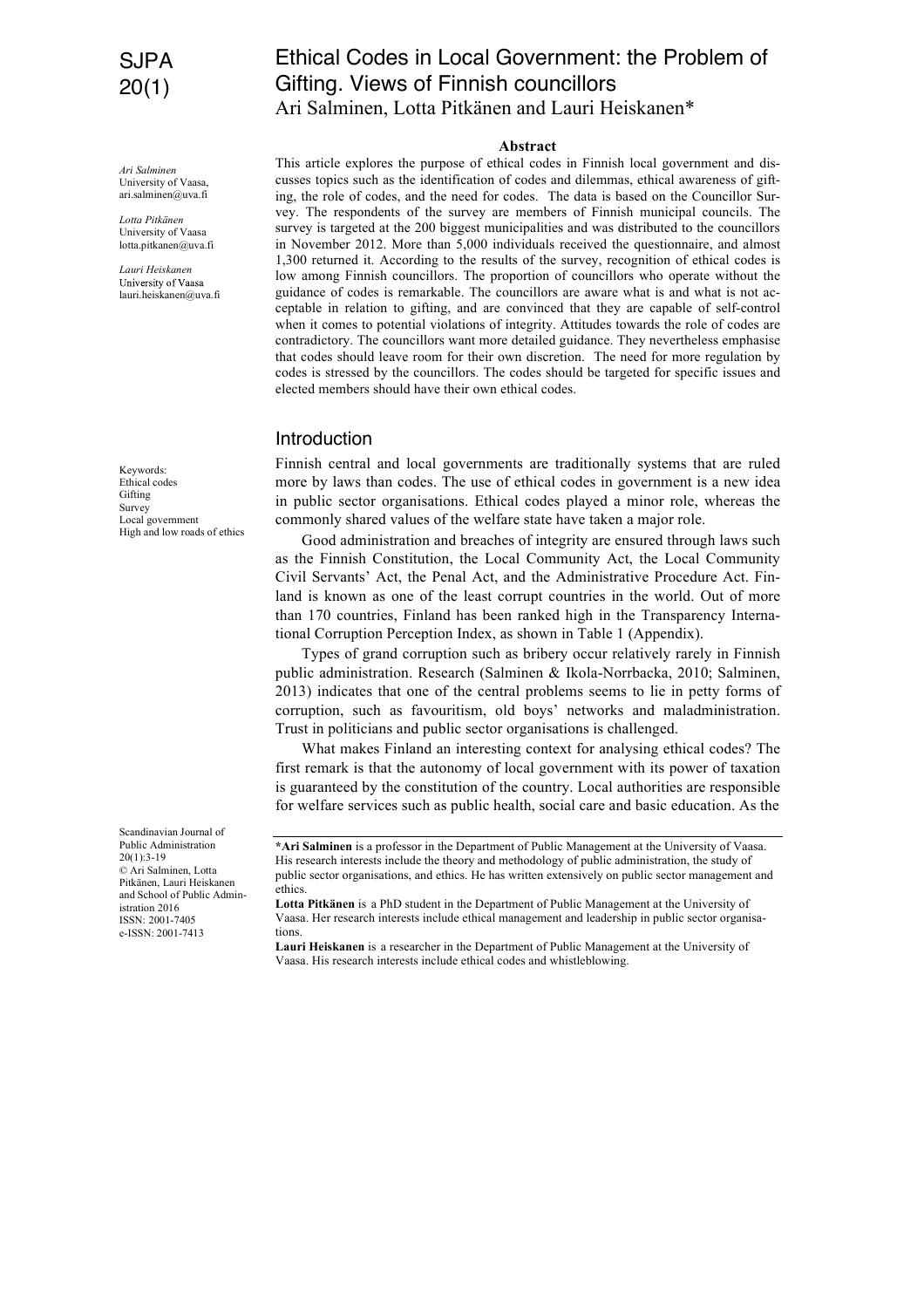municipalities organise the majority of the welfare services for citizens, it is justified to speak of the welfare municipality (Kröger, 2011).

Additionally, in recent years, more responsibility regarding welfare services provision has been transferred into different private sector actors. The role of public-private partnership is not only increasing, but also becoming more complex. In small local economies these connections may expose double roles in formal decision making positions and cause conflict of interest cases in the public domain. The current local government reform in Finland aims to drastically cut down the number of municipalities. Municipality mergers establish larger administrative units with more financial leverage. The increasing cooperation with the private sector creates new ethically challenging situations.

There exist different policies and solutions for ethics regulation in Finnish local government. The main instruments for regulation are legal control of unethical behaviour and the promotion of good administration. From this premise it is relevant to ask if there is any sense to discuss ethical codes.

#### Overview of ethical codes and gifting

The scope and contents of the codes are broad. Codes perform different functions. Lawton et al (2013: 98–99) make a list of three types of codes: aspirational, guidance, and regulatory. Codes provide a variety of functions for public administration and public service. Codes promote ethical values and public trust; act as guidelines for ethical conduct; and clarify procedures and indicate sanctions.

As shown in the literature (Plant, 2000; Demmke & Moilanen, 2012: 700; Jørgensen & Sørensen, 2012–13: 73–74; Svara, 2014: 562), there are several purposes for ethical codes. In Lawton's (1998: 88) words the codes are targeted to highlight rights and responsibilities, to promote ethical behaviour and prevent unethical actions, to act as standards when judging unethical behaviour, to be used as an instruction in complicated decisions, and to guide relationships between officials and clients. Ethical codes should be a part of a larger ethics program that helps to implement and internalize values and behavioural expectations. According to Kernaghan (1980: 213) the content of codes as rules reflects the ethical problems encountered by government.

One way to approach codes is through the low and high roads of ethics. The distinction was originally introduced by John Rohr (1978: 51–69). The first approach is called "low road", because it stresses adherence to agency rules. The second one, "high road", is based on social equity and the ethics of New Public Administration doctrine. Rohr criticised both and recommended the "middle road", and suggested "regime values" as a guiding ethos for public service. Values are mainly based on the oath public employees take to the constitution.

In the literature (e.g. Cooper, 2001; Van Wart, 2003: 334; Lawton, 2004: 94; Lewis & Gilman, 2005: 15–17), two distinct types of codes are identified: codes of conduct and codes of ethics. Codes of conduct cover a wider area of organizational practices and employee conduct, whereas codes of ethics are connected to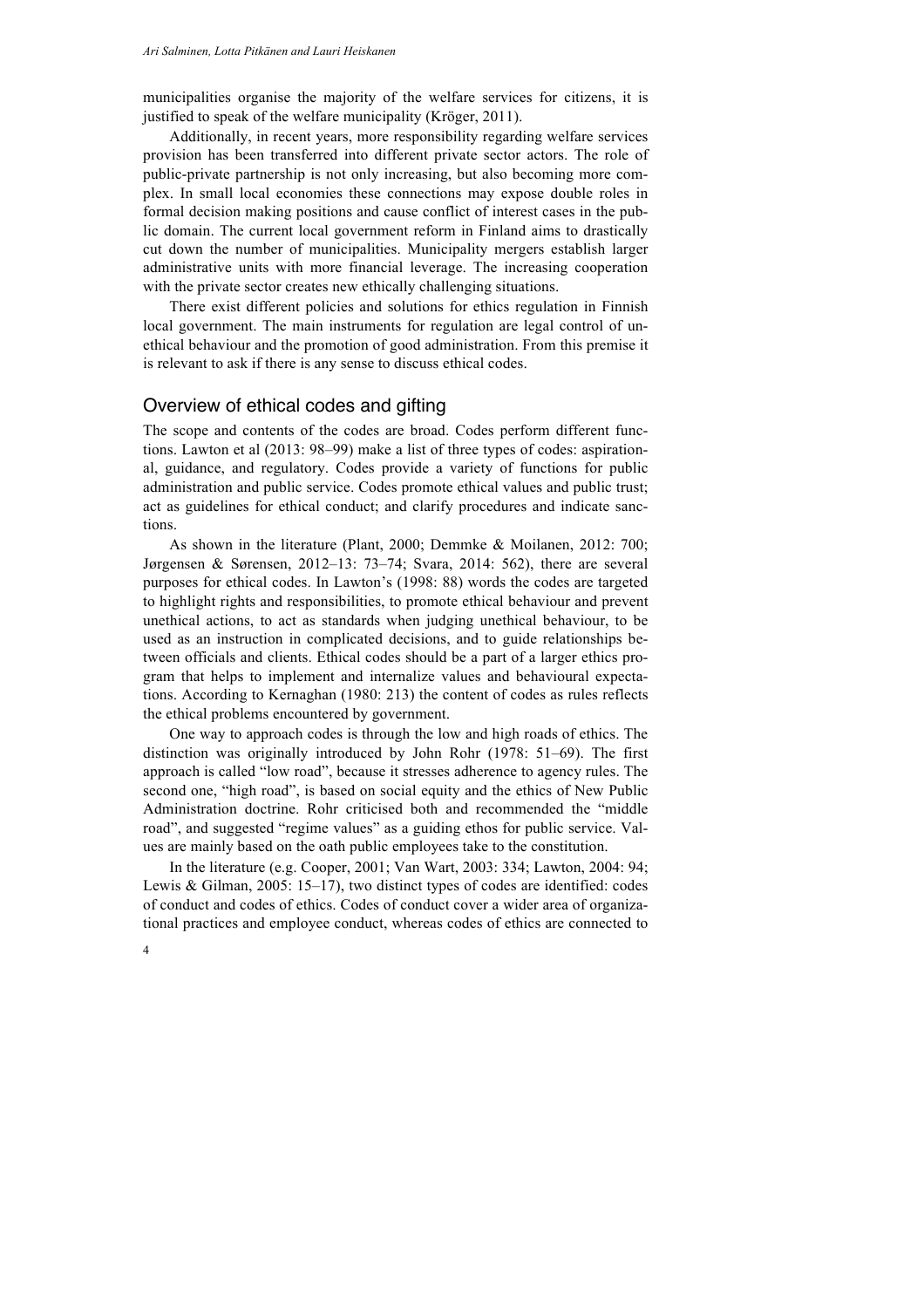the ethical behaviour of public officials. Codes of ethics are seen as part of the high road of ethics or the integrity based approach and codes of conduct reflect the low road of ethics or the compliance based approach. The high road of ethics relies on individual responsibility and moral character while the low road of ethics is a path of compliance and it is based almost exclusively on formal agency rules and law.

Plant (2000: 316) calls codes of conduct a "Don't do this" -approach which is typical for low road approach that emphasizes compliance above all else. Ethics is defined as the right way to act as long as one follows the rule: "If it is legal, it is ethical". Rules and practices help delegates and officials to stay out of trouble. (Menzel, 2010: 5–8.)

Compliance covers control and oversight. It ensures that public officials retain minimum standards of ethical conduct and legal prohibitions. Public officials are expected to be accountable. In addition to the elements of compliance, delegates and officials need ethical judgments for making decisions. (Lewis & Gilman, 2005: 16; Geuras & Garofalo, 2005: 8.) However, Rohr (1978: 53) remarks that, if ethical behaviour is simply "staying out of trouble" it results in trivial, detailed questions.

Instead of giving specific details, codes of ethics offer broader directions. The demand of internalization is characteristic to the high road approach. (Geuras & Garofalo, 2005: 106–110.) The arguments of Menzel (2010: 5; ibid, 2012: 26–27) show that in order to achieve ethical organization a path of compliance in not enough but personal integrity and responsibility is also needed. The high road of ethics is based more on values than on rules. In order to follow the high road, moral character is required, and people are able to distinguish between right and wrong in their actions. Thus, even though rules are helpful in complex situations, they are not enough. Elected members of municipalities should ask themselves what is the right thing to do and they have to learn to handle ethically challenging situations.

The low and high roads are not antithesis of each other. Most codes will combine elements of both. Lewis and Gilman (2005: 17) suggest a third road, a fusion approach. In her article Hejka-Ekins (2001: 89) defines the elements of fusion road by mentioning the following criteria: The fusion road is both legal and normative, and it reflects together legally and ethically right conduct. The content of the fusion road covers on the one hand ethical laws, rules and regulations, and on the other hand, ethical standards and decision-making processes. In Lawton's (2004) terms as a holistic approach it combines both the compliance and integrity approaches to codes of ethics. The third road relies on formal standards and law and the promotion of individual ethical responsibility.

The second important topic for our analysis is the definition of gifting. The topic is largely discussed in administrative ethics theory. (Stapenhurst & Langseth, 1997: 322; Cooper, 2006: 138; Schultz, 2010.). Generally gifting is discussed as part of all kinds of financial benefits in local policy and government. In the empirical part of this article, the term gifting is used in an excep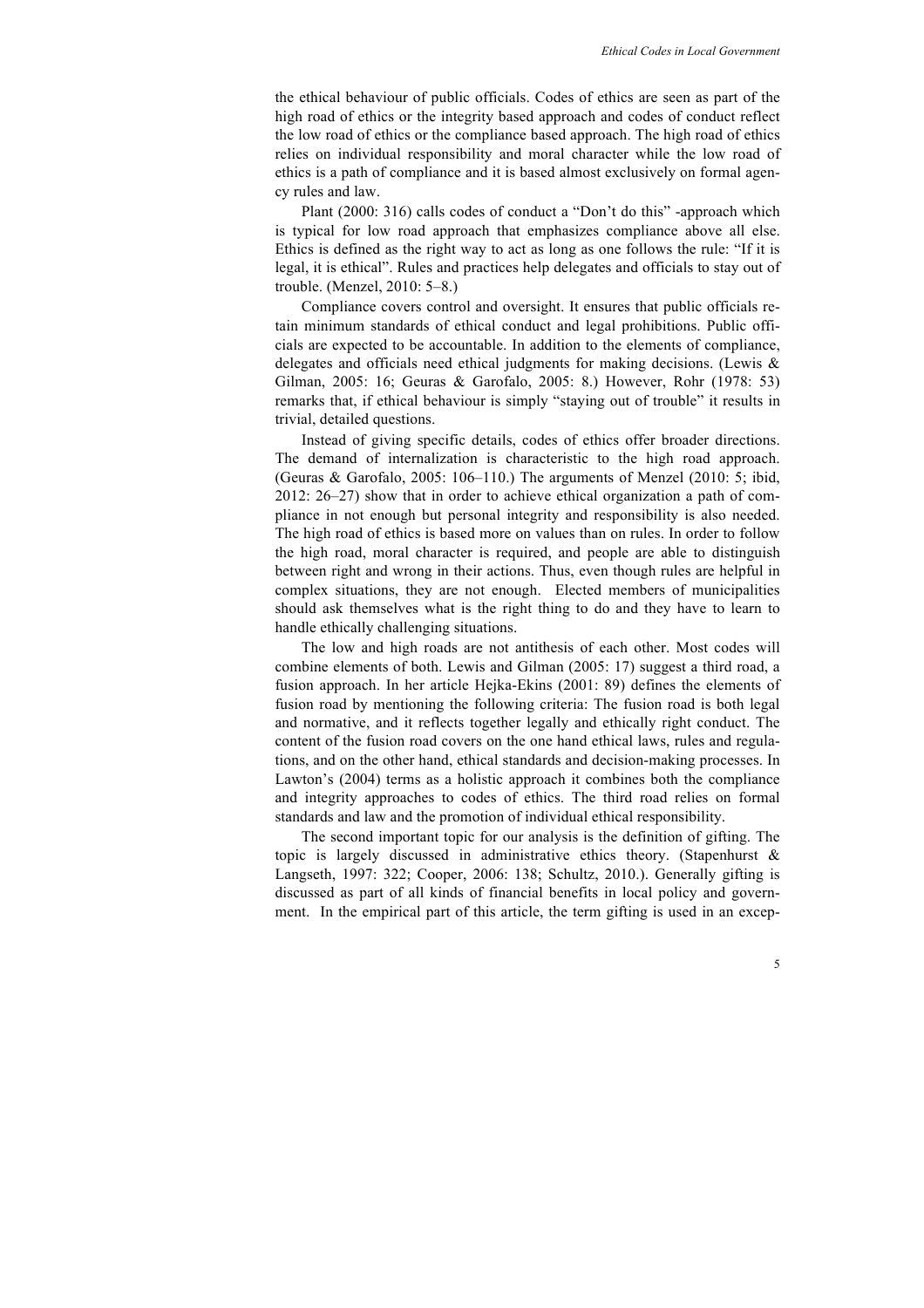tional manner that is divided into two specific sub-concepts: gifts and hospitality.

According to Davies et al (2009: 414) gifting is defined as follows:

it involves the selection and transfer of something to someone without the expectation of direct compensation, but with the expectation of a return, be it reciprocity, a change in the relationship with the recipient, or a favour or another social or psychological benefit.

Basically, gifting differs from bribing. Gifting works as an alternative language of bribing because gift as a word is considered as normal form of friendship and solidarity. Because of the need to preserve the innocence of the gift, the demand of the reciprocity is vaguer. (della Porta & Vannucci, 2005, 122–123; ibid 2012: 84.) Gifts and hospitality are given without any specific request for a favour, which is not typical for bribery. The evident lack of "quid pro quo" is the clearest distinction that separates gifting from bribing (Rose-Ackerman, 1999: 93; Schultz, 2004: 289). In public administration, one central ethical problem exists in situations where outside groups or individuals offer gifting to public officials (Plant, 2013: 200–201).

#### Research task and data

The goal of this article is to investigate the purpose of ethical codes in Finnish local government. Based on the current research on administrative ethics and survey findings, the analysis is here limited to four ethical topics. The purpose of codes is clarified by asking about a) the identification of codes and dilemmas, b) the ethical awareness of gifting, c) the role of codes and d) the need for codes. The following sections are structured according to these topics.

The data collection is based on the Councillor Survey in Finland in November 2012. The respondents of the survey are members of Finnish municipal councils. The councillors are elected through local elections every four years. The municipal council is the supreme decision making body in a municipality. Councils have several duties: e.g. they are responsible for the activities and finances of the municipality and for the election of members to the municipal decision making bodies.

The respondents of the survey have been working at least four years in local municipal councils (elected in 2008 or earlier). A significant majority of the councillors are ordinary members; while the minority is in leading positions (as chairman, etc.) in their municipalities.

The Councillor Survey is targeted to the 200 (out of 350) biggest Finnish local municipalities. The survey was distributed by email to the members of councils in November 2012. More than 5000 persons received the questionnaire, which was returned by nearly 1300. The response rate is 26 percent. The questionnaire form was distributed in both official languages, Finnish and Swedish.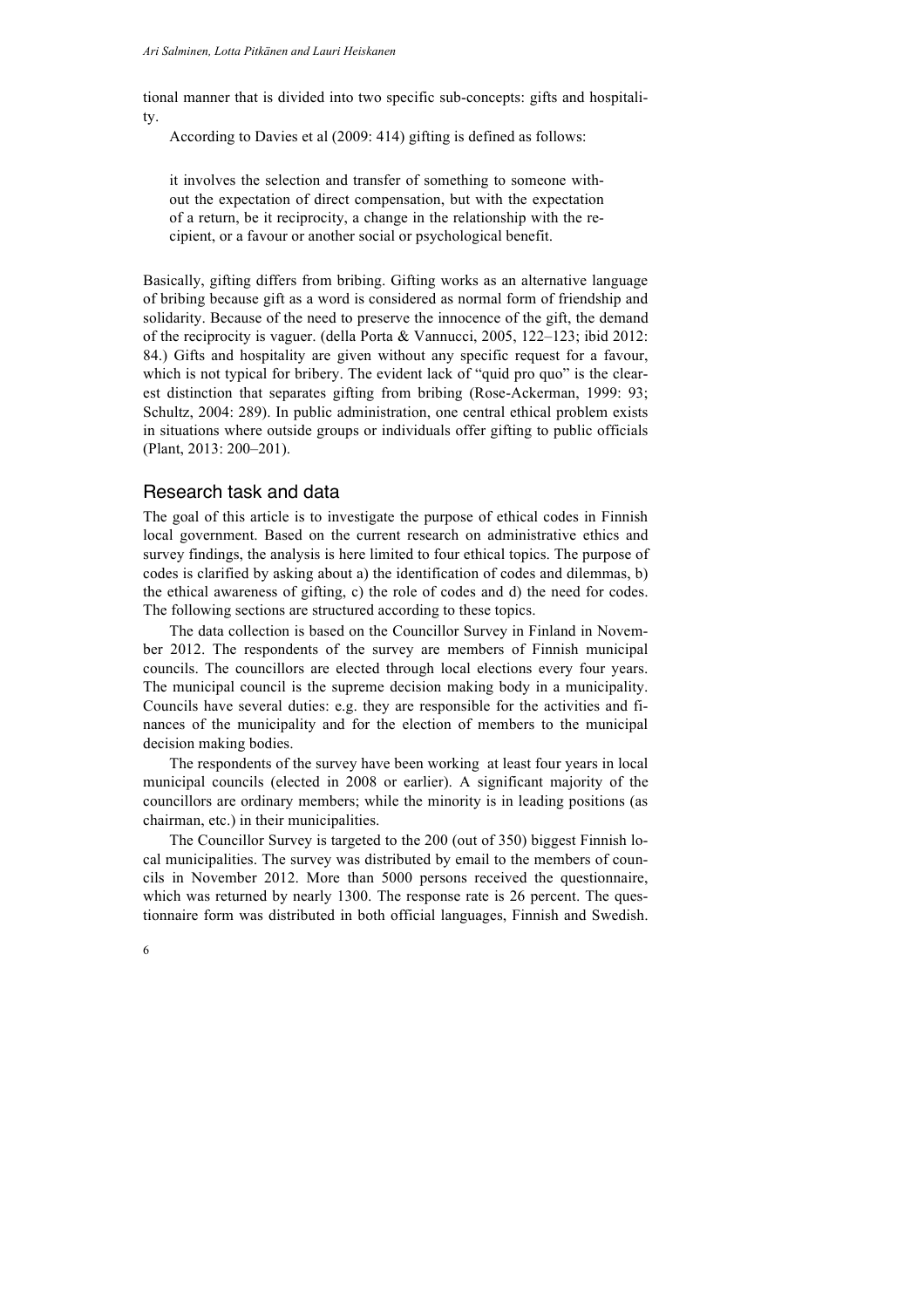The respondents were guaranteed total anonymity. Statistical analysis is descriptive and results are presented as straight distributions in Tables 2–6 (Appendix).

In the questionnaire form, the response scale form consists of three alternative choices (yes, no, and I do not know). Although the number of questions is relatively small, the number of respondents is large and relevant as far as it concerns the municipal sector of the country. The survey method focuses on the general view of the state of ethical codes in local governments, but does not allow the revealing of the practices of codes in a single municipality. The sample is extensive and represents the views of councillors of Finnish municipalities.

The research material of the article consists of quantitative and qualitative data. The respondents were granted an opportunity to give open-ended answers as well. In the survey, councillors were active in writing comments and the answers rose to a respectable number of 850. All comments were grouped by their content and direct quotes that are chosen for this article represent typical answers for the councillors. Original comments are in Finnish or in Swedish and they have translated into English.

#### Codes and dilemmas identified

As indicated above, different classifications of ethical codes are currently in use in public administrations. The basic division concerns the code system where laws (regulation) and values (integrity) are applied in local government practice.

So far all Finnish municipalities are responsible for developing their own ethical codes. Some Finnish municipalities have ethical guidelines but they are not mandatory. However, the Association of Finnish Local and Regional Authorities has given general ethical guidelines for municipalities concerning gifts and hospitality (Circular from the year 2005). As observed, the circular contains features of both low and high road of ethics.

The guidelines of the circular give instructions and regulations about how to behave ethically responsibly. In other words, how to stay impartial and independent, emphasise transparency and trust, follow legislation of duties of municipal officials and avoid bribery. The guidelines advise on how to share the costs of gifting (gifts and hospitality), how to react to offers of events and trips organized by a private company and to refrain from too excessive gifting. The guidelines serve mainly as a recommendation. Few municipalities have their own codes or instructions and, in some cases, broad rules and regulations for the financial benefits.

Still more questions are needed. E.g. Finnish law does not provide explicit guidance on when a gift or hospitality is considered lawful or unlawful (Peurala, 2013: 84). What about the existence of codes particularly in those municipalities who do not have their own ethics programs which are effective enough? (Cf. Beeri et al, 2013).

Councillor Survey will shed light on ethical problems of gifting in local administration. Are there codes at the Finnish municipal level which are identifia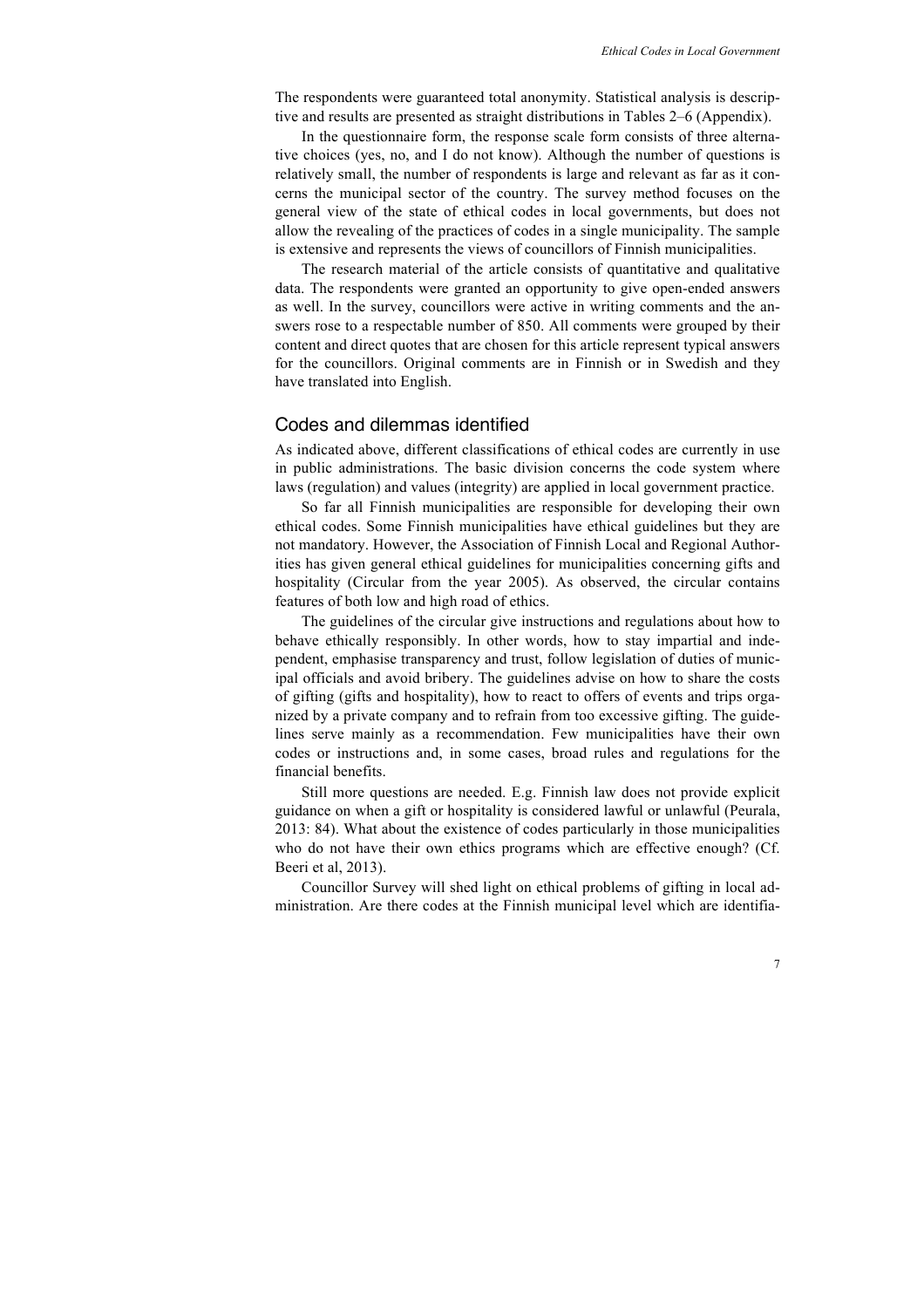ble? The first survey questions deal with the existence of ethical codes and dilemmas as shown in Tables 2 and 3 (Appendix).

The main finding of the survey is that most of the municipalities do not seem to have ethical codes. More than 70 % of the respondents do not identify codes or they do not know them. Otherwise, ethical codes are not a completely unknown idea in Finnish municipalities. Personal experience of codes is recognized as well. Nearly 30 % of the respondents say that they have ethical codes that cover gifts, and 20 % share the same opinion about hospitality.

At a first glance, the view is quite pessimistic about the chances of developing responsibilities among the councillors or improving management capacities from an ethical viewpoint. The number of councillors who operate without the guidance of ethical codes is large. The councillors who do not have codes are forced to distinguish between right and wrong, and they have to rely on their own judgment.

The empirical results support this conclusion. Those who do not have codes rely on their commonly shared values (impartiality, trust, transparency) in local municipalities. As the next two comments bring forth, there are many who are satisfied with the current situation and who agree with ethical values and legislation as guiding principles:

In a small municipality sustainable values, good governance, openness and positive control creates a good enough basis of good behaviour.

#### […]

I constantly refer to legislation when it comes to giving or accepting bribing. I have my own strict ethical and moral grounds concerning gifts.

The other side of the coin represents dilemmas. Linked with codes, dilemmas refer to choices between moral imperatives and to ethical situations with morally challenging problems.

The survey shows that the councillors do not recognize ethical dilemmas in their municipalities. A large majority express, that they have not perceived any specific dilemmas. This does not mean that Finnish local municipalities have not recognized dilemmas at all, because 12 % of respondents have faced problematic situations with gifts and 16 % with hospitality. Even though these figures might seem low, this observation should be taken seriously.

In the open-ended comments the councillors state that there exist integrity violations, such as old boys' networks, nepotism and greasing but they have not perceived integrity violations themselves. In other words it is a question of "I have not done anything wrong but I know others do" -attitude. One explanation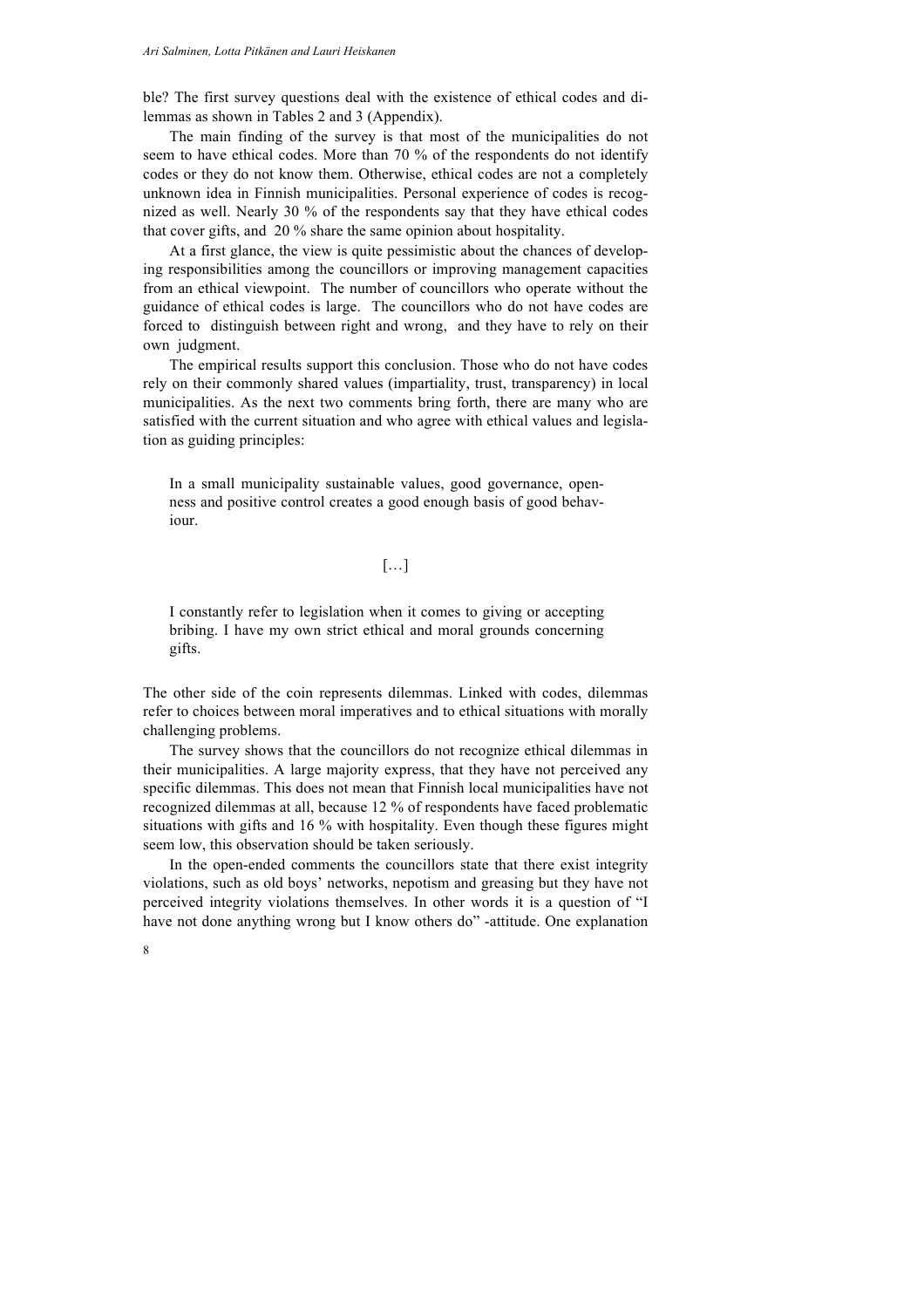for this is that the respondents considered that they do not hold such important government positions that somebody would try to influence them in an unethical way. The following comments highlight the complex situation:

For an 'average' councillor the questions of gifting are probably quite academic, because such situations seldom occur.

#### […]

For me this is not a problem [gifts and hospitality]. I have never been in a high ranking position.

[…]

After my long (more than 20 years) career as councillor of my municipality I have never heard about ethical codes or instructions. I think they might be helpful in our work.

It is hard to find one particular reason for the low recognition of dilemmas. The lack of codes reveals something about the councillors' reactions. This is explained by the fact that many of the councillors do not even realize gifting as an ethical problem, or the councillors do not recognize such a situation.

#### Awareness of gifting

As presented in Table 4 (Appendix), the councillors were asked the questions about their awareness about what kind of gifting they are allowed to give or accept. Awareness refers to whether the councillors are conscious of the conditions and consequences of giving and accepting gifts and hospitality in their organisations. Generally ethics serves as a tool for solving complicated moral dilemmas, and particularly ethics training plays an important role in helping to increase the ethical awareness of the problems at hand. Simple principles are usually hard to apply, especially when ethical problems are messy and complex (Rossy, 2011: 36.).

The questions of the survey did not make any clear difference between giving and accepting gifts and hospitality, but covered both. Zimmerman (2001: 223) brings up a crucial question: "Problems of ethics most often involve acceptance of a favour or a gift". The open-ended responses of the survey were in line with Zimmerman's comment. According to the views of Finnish councillors accepting was considered much more problematic topic than giving gifts and hospitality.

According to the results, a clear majority of the councillors respond that they know what kind of gifts and hospitality they are allowed to give or accept (57 %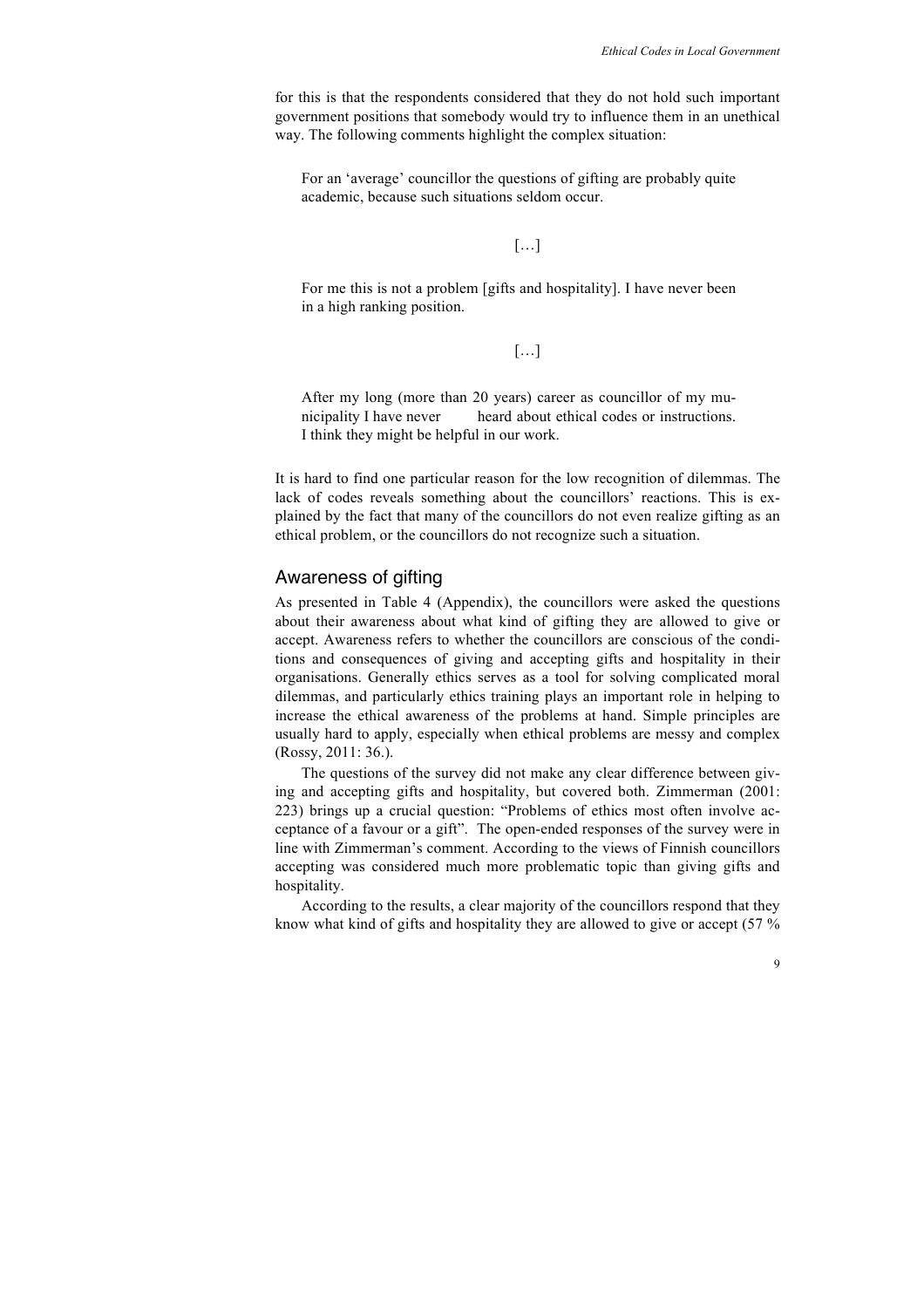and 73 %). In Finnish society different forms of hospitality are a widely and publicly discussed topic, and this explains that the municipal decision makers are familiar with the issue.

When making decisions the councillors have to be morally and ethically aware so they are able to recognize the moral nature of the situation in order to make morally right decisions (Butterfield et al, 2000: 982). We assume that awareness increases if codes are a part of a municipal ethics program. One of the respondents makes the following remark:

For me the rules are clear, but commonly shared guidelines are definitely needed, so that even those who tend to bend their morals know where the line of what is acceptable is drawn.

#### The role of codes

Denhardt and Gilman (2007: 99–101) discuss different alternatives for gifting (gift policy). The first option is zero-gift policy that disallows all acceptance of gifting for public officials. This creates a problem with flexibility and causes awkward situations when public officials interact with citizens or business sector representatives. The second alternative is to permit gifts of minimal value. This provides some leeway for public officials. The third alternative is to make gifting more transparent. This alternative demands a disclosure of all accepted gifting to a third-party review.

In the survey two questions were posed about the role of codes (Table 5 in Appendix): monetary limits for gifting and leaving room for the own discretion of councillors.

The empirical results quite clearly indicate that the Finnish councillors want specific guidelines that are reminiscent of codes of conduct. Although more than half of them (63 %) want monetary limits for gifts they do not share the opinion of a zero-gift policy. This means that codes should act as concrete instructions. They should not only include values or abstract definitions of how to act, but also concrete guidance on how to behave when giving or accepting gifts and hospitality.

According to the survey's open-ended comments an acceptable gift is valued from 50€ to 100€. Acting without codes becomes problematic as one respondent remarks:

It is clear that the financial situation of councillors does have some impact on the 'effectiveness' of the gift, e.g. for me 50 euros is a large sum, but allowing one to use one's own discretion can lead to a slippery slope, where assumptions can be made if someone has influenced the decision making. Even the reason of how citizens perceive this is enough to change the system.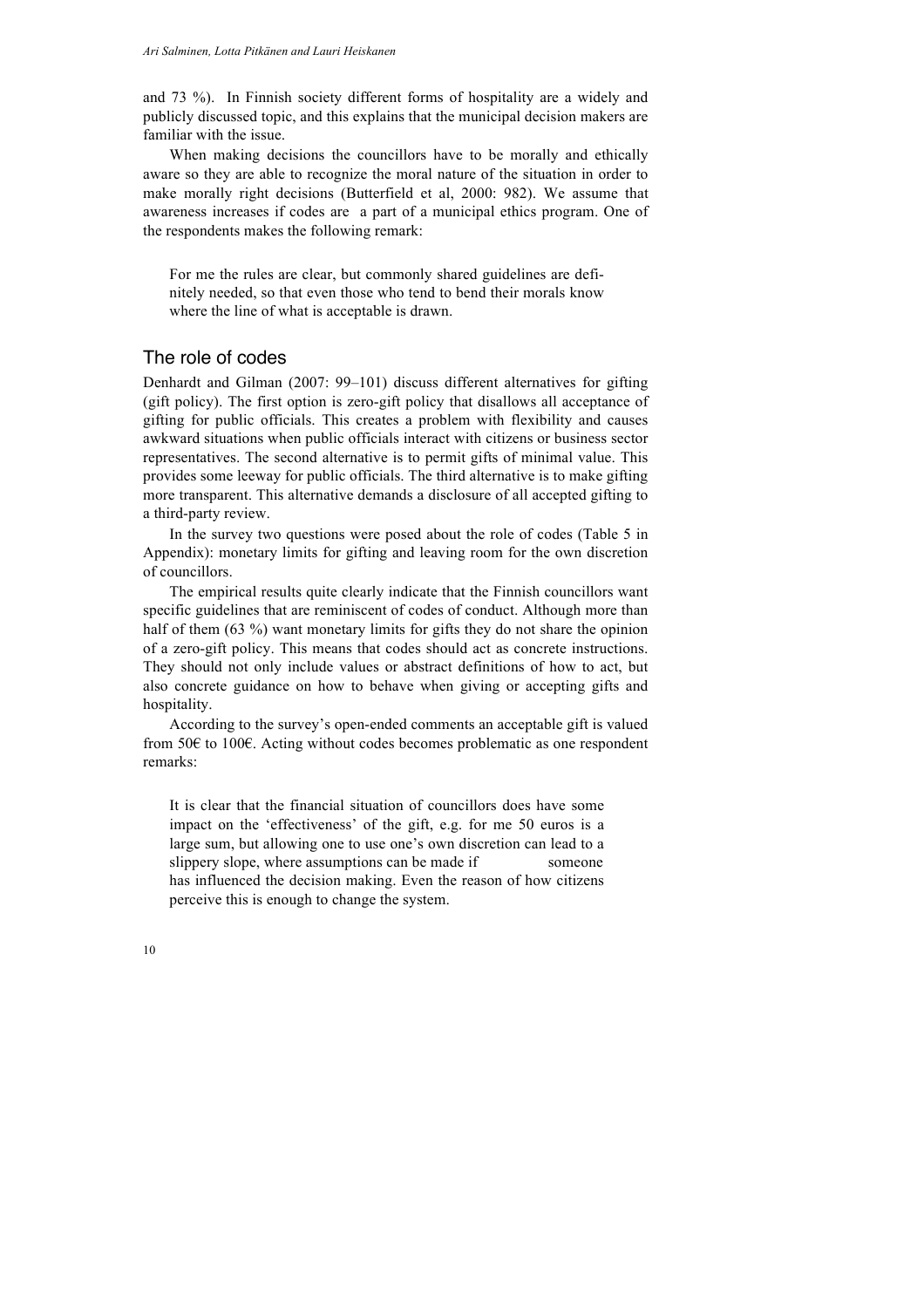More than half of the councillors rely on their own discretion, as was expected. Again, the councillors take a stand for common sense. Otherwise the opposite opinion is relatively high (34 %). To some degree this indicates uncertainty among the councillors. One may argue that a turbulent and complex decision making context in the future calls for more ethical rules and rule-based management.

The results seem to be contradictory. On the one hand, the councillors want particular codes. On the other, they believe that ethical codes should leave room for their own discretion. The councillors share the opinion that too strict ethical codes will make normal interaction with business life too complicated. The ethical codes should neither include sanctions nor excessive legal restrictions. In the theoretical framework of the low and high roads of ethics (see e.g. Lewis & Gilman, 2005), this underlines that the municipal decision makers tend to follow the third alternative – the fusion road. The next comments summarize the discussion:

Common sense is needed, but instructions could provide a framework.

[…]

Individuals' own discretion is always needed, but if the instructions are sufficient, flexible and delimited, that should be enough.

[…]

Councillors should also be able to stay in touch with the representatives of the business life. Otherwise, for example, the handling of economic development policy is almost impossible.

#### The need for codes

The last section is targeted on the discussion of the need for ethical codes. Do the councillors require codes or do they request even more codes? In Table 6 (Appendix) three questions were set: the need for codes for both gifts and for hospitality, and the need for more ethical guidance.

Concerning codes one crucial question is that codes help those officials who already act ethically. Those who behave unethically remain unethical regardless of the codes. (Menzel, 2012: 87; Gilman, 2014: 571.) Research indicates that in local governments financial benefits cause a sense of dependency and indebtedness, lead to conflicts of interest, and hurt objectivity.

The lack of uniformity is a problem with municipalities. There is a need to strengthen the so-called soft law methods of good governance, especially ethical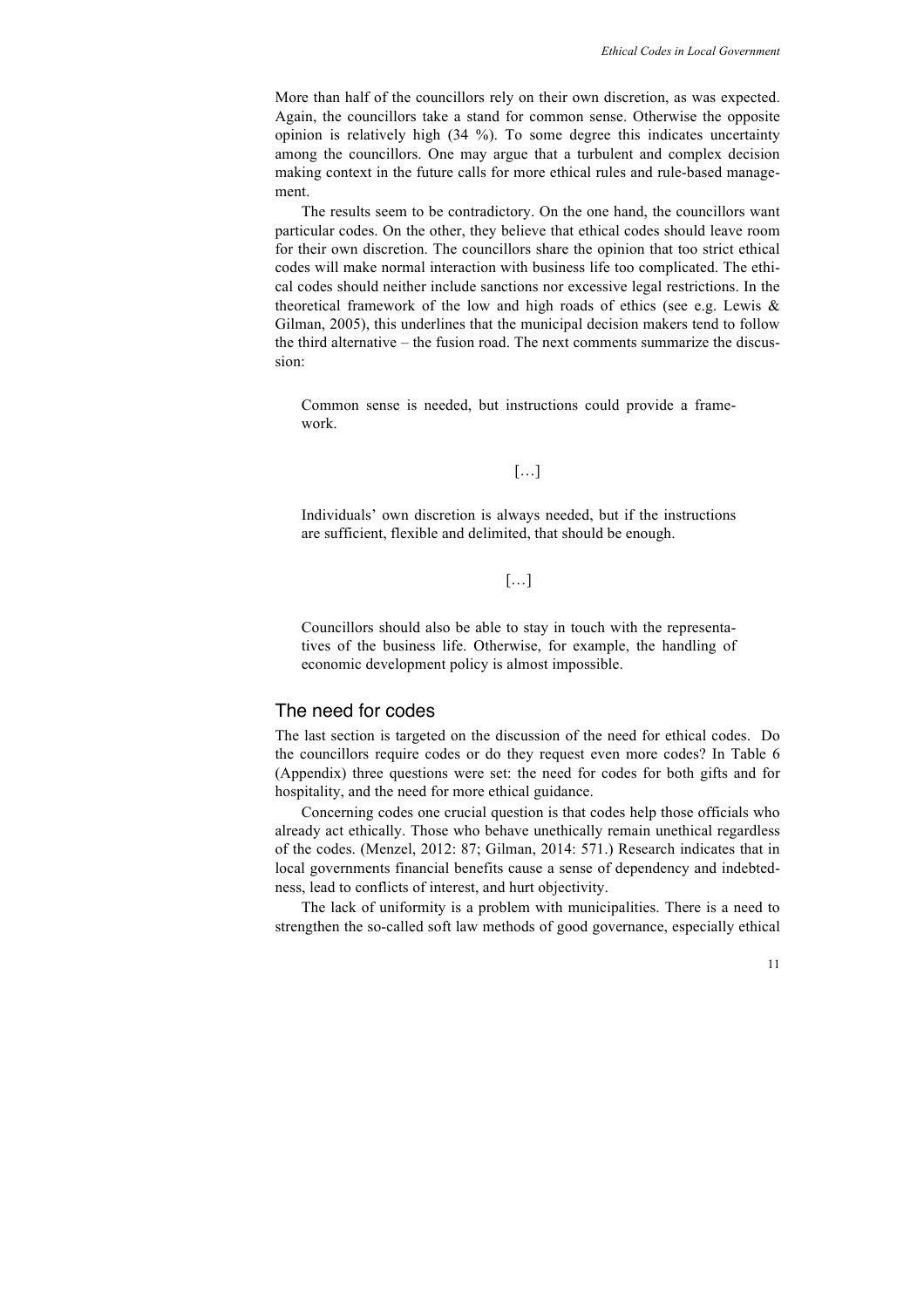codes (Pöysti, 2010: 157). Ethical codes are needed, because they supplement the law in a way that they give more detailed guidelines for public officials in their daily work and help to clarify whether a gift might be a bribe (Peurala, 2012: 12). In Finland codes have become more relevant and integrity violations are dealt through internal control by municipal auditing and performance evaluations (Ikola-Norrbacka et al, 2010: 79).

Attitudes toward ethical codes are usually positive among elected and appointed public officials (Menzel 2012: 87). Our results indicate the same. Among the councillors approximately 70 % of the respondents favour ethical codes that are designed for their needs. This is also visible in the open-ended comments. The following remarks reveal the essence of the problem:

Due to the growth of jurisprudence in the last few years, elected councillors should have more specific guidelines as their support.

#### […]

Yes we need them [ethical codes] and quickly. Old boys' networks are a reality.

#### […]

There should be clear ethical guidelines that can be easily implemented and enforced. This way we can get rid of pointless presumptions.

The resistance of own codes and more guidance is low. More than 60 % support the statement that more ethical guidance concerning hospitality is required. Even though the councillors have not faced any ethical dilemmas they still relate positively towards codes. The findings support the basic understanding that exceptional ethical problems increase the need for codes.

Codes should not be there just for the reason of disentangling ethical dilemmas. In an ideal situation codes are helpful to prevent unethical actions. Legal regulations are not always sufficient. Several councillors report that they themselves know the legal expectations but are not convinced of the knowledge of others, as emphasized by this one respondent:

In order to avoid 'suspicious' behaviour, ethical instructions might be useful. I feel like everybody does not seem to understand the responsibility of elected councillors that is determined in The Local Community Act.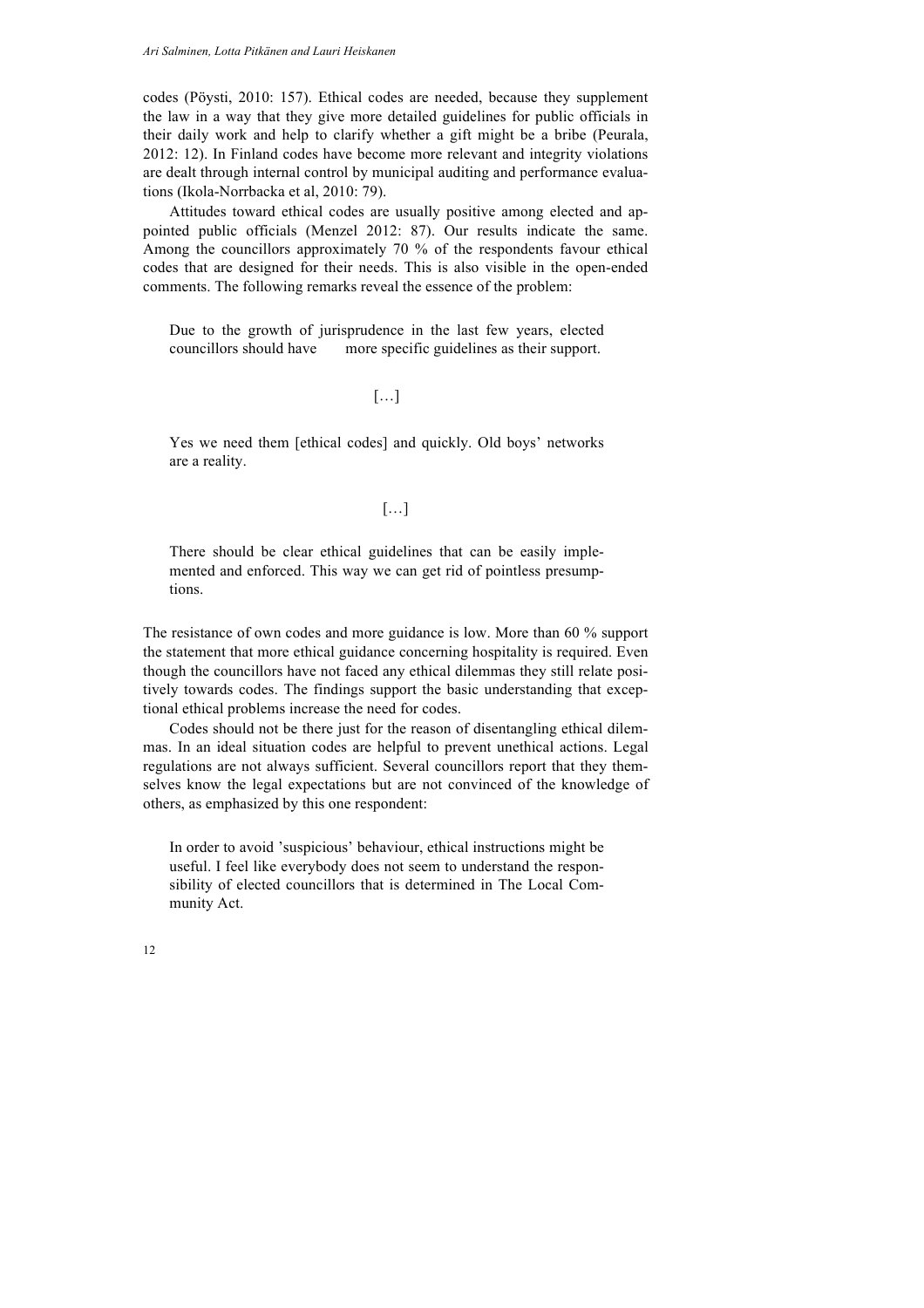Our study supports the conclusion that both approaches are useful: the high and low roads of ethics, but with some restrictions. The study shows that the actors of Finnish local governments seem to prefer a more holistic approach to ethical codes. Clear instructions are required but they should leave room for their own discretion.

#### Concluding note

This article discusses the purpose of ethical codes in the context of Finnish local government. In administrative ethics framework, such topics as the identification of codes and dilemmas, ethical awareness of gifting, the role of codes and the need for codes were analysed in more detail. The empirical data was collected by survey method in the end of 2012. The figures of the Councillor Survey are reported in the Appendix of the article.

The research setting of the study caused methodological limitations. First, to be able to explain thoroughly the purposes of an ethical code, the coverage of the issues of the survey questions remained relatively narrow. This is the price of the sufficient response rate. In turn, fortunately the open-ended responses covered a large variety of opinions and considerations of codes and gifting. Secondly, while the quite sensitive topic is taken into account, it is possible to assume that some of the respondents of the survey might have given socially acceptable responses. Either the ethical problems are entirely 'hidden' or they are not 'visible' enough among the local government delegates. As was realized, in a low corruption country it is hard to obtain clear evidence of ethical codes that are related to different wrongdoings in gifting.

How to understand the sense, role and need for ethical codes in local government? The article's main findings provide a few more interpretations of codebased government and guidance, self-control and discretion and use and purpose of codes, as follows: So far, with gifting problems, the Finnish local government is not ruled by ethical codes. The recognition of codes is low among the councillors. The amount of municipal delegates who operate without the guidance of ethical codes is remarkable. One may suppose that the absence of dilemmas is connected to the lack of codes.

We agree with Menzel (2012) that both rules and personal integrity are necessary in handling ethically challenging situations. To be able to maintain legally and ethically high standards in local government, the relationship between the organisation and the individual is essential (Hejka-Ekins, 2001: 89). Appointed and elected public officials need support from the municipal administration.

The survey findings prove mostly that decisions on gifting and other financial benefits are grounded on the considerations of individual integrity. But there is also evidence from the Finnish case that more guidance and codes are needed. One may argue that in public organisations more personal responsibility leads to less regulation and vice versa.

According to the survey research, the councillors are convinced that they are capable of self-control when it comes to wrongdoings in gifting and to other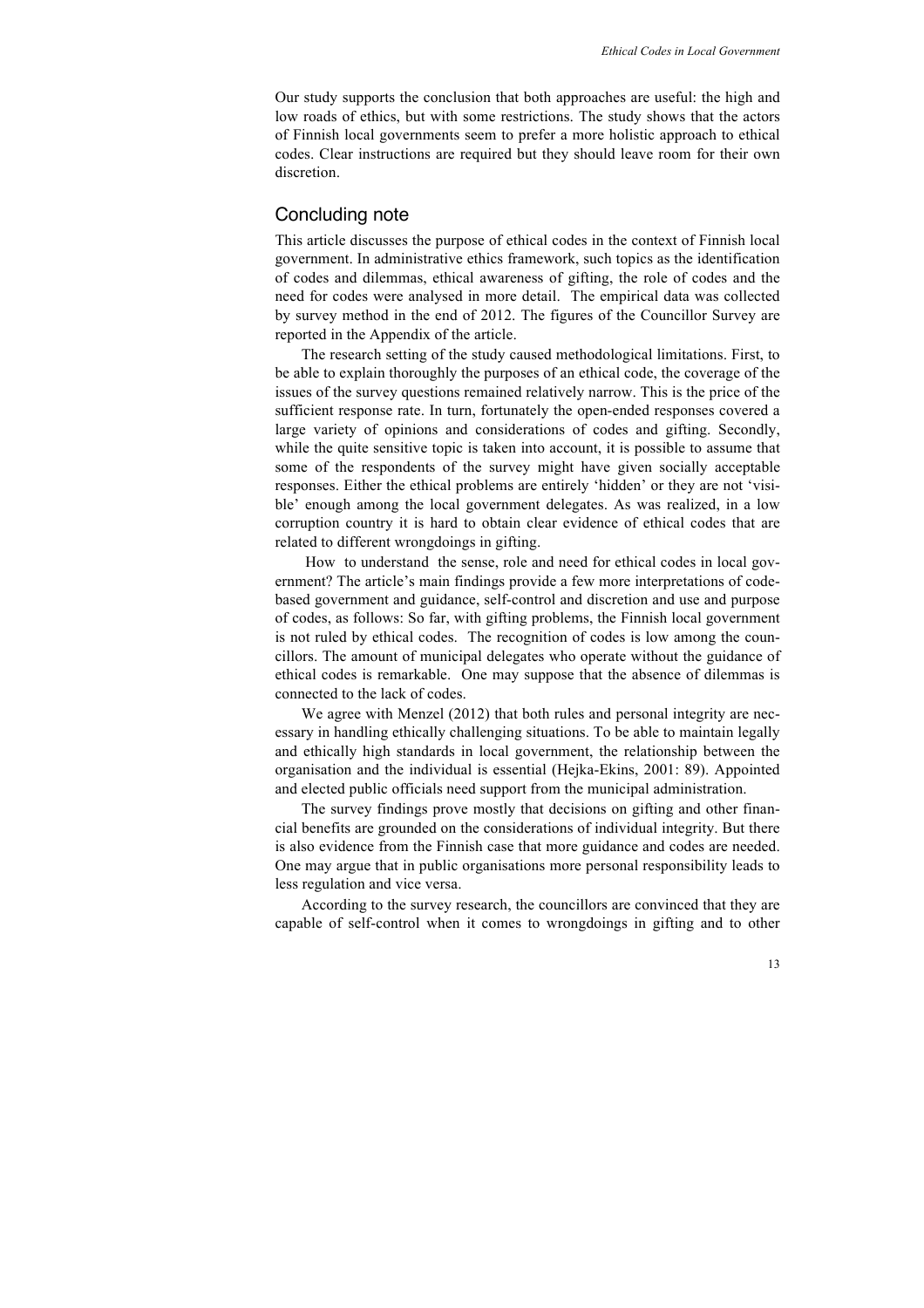potential integrity violations. They are aware what is and what is not acceptable in gifting. The attitudes towards the role of codes are contradictory. Even though the councillors want more detailed guidance, they still emphasize that codes should leave room for their own discretion. The councillors fear that too restrictive codes might complicate the interaction with the actors of private sector.

As a result of the global trends of new local governance, types of totally new codes are emerging as well. Increased interplay between public, private and voluntary sectors in local service provision, post-NPM governing and municipal mergers bring about the fact that the old municipal code system becomes questionable. Concerning the ethics framework of Finnish public administration two questions are important. First, should responsibilities, obligations and views of moderate behaviour be redefined for the use of new local governance? Secondly, are codes of public service ethos required for the future development of local administration?

The need for more regulation by ethical codes is stressed by the councillors. The findings back up the argument that elected public officials respond positively towards ethical codes (Menzel, 2012: 87). The elected members should have their own codes and the codes should be targeted for specific issues. We argue that in preventing integrity violations codes are often more particular and flexible than laws and other legal instructions. In situations where municipal changes are complex and rapid – as they often seem to be – ethical codes should be adopted and favoured instead of strict regulation.

How to develop the code-based local government in the future? In the Finnish society of today, ethical codes of local government are publicly discussed in a friendly and constructive atmosphere, and the development work has gained strong political support. It is quite commonly understood that well-defined and carefully planned codes strengthen local democracy and support openness and trustworthiness in decision making and management.

The fusion road for the Finnish local government requires both clear and flexible rule-based administration and high integrity among all actors. When developing a code system in practice, different variations of the fusion road (cf. Rohr, 1978; Hejka-Ekins 2001) make sense in the local governments of such countries which have adequately similar features with the Finnish public administration.

#### References

- Beeri, Itai, Rachel Dayan, Eran Vigoda-Gadot & Simcha B. Werner (2013) Advancing Ethics in Public Organisations: The Impact of an Ethics Program on Employees' Perceptions and Behaviors in a Regional Council, *Journal of Business Ethics*, 112 (1): 59–78.
- Butterfield, Kenneth D., Linda Klebe Trevino & Gary R. Weaver (2000) Moral Awareness in Business Organisations: Influences of Issue-related and Social Context Factors, *Human Relations*, 53 (7): 981–1018.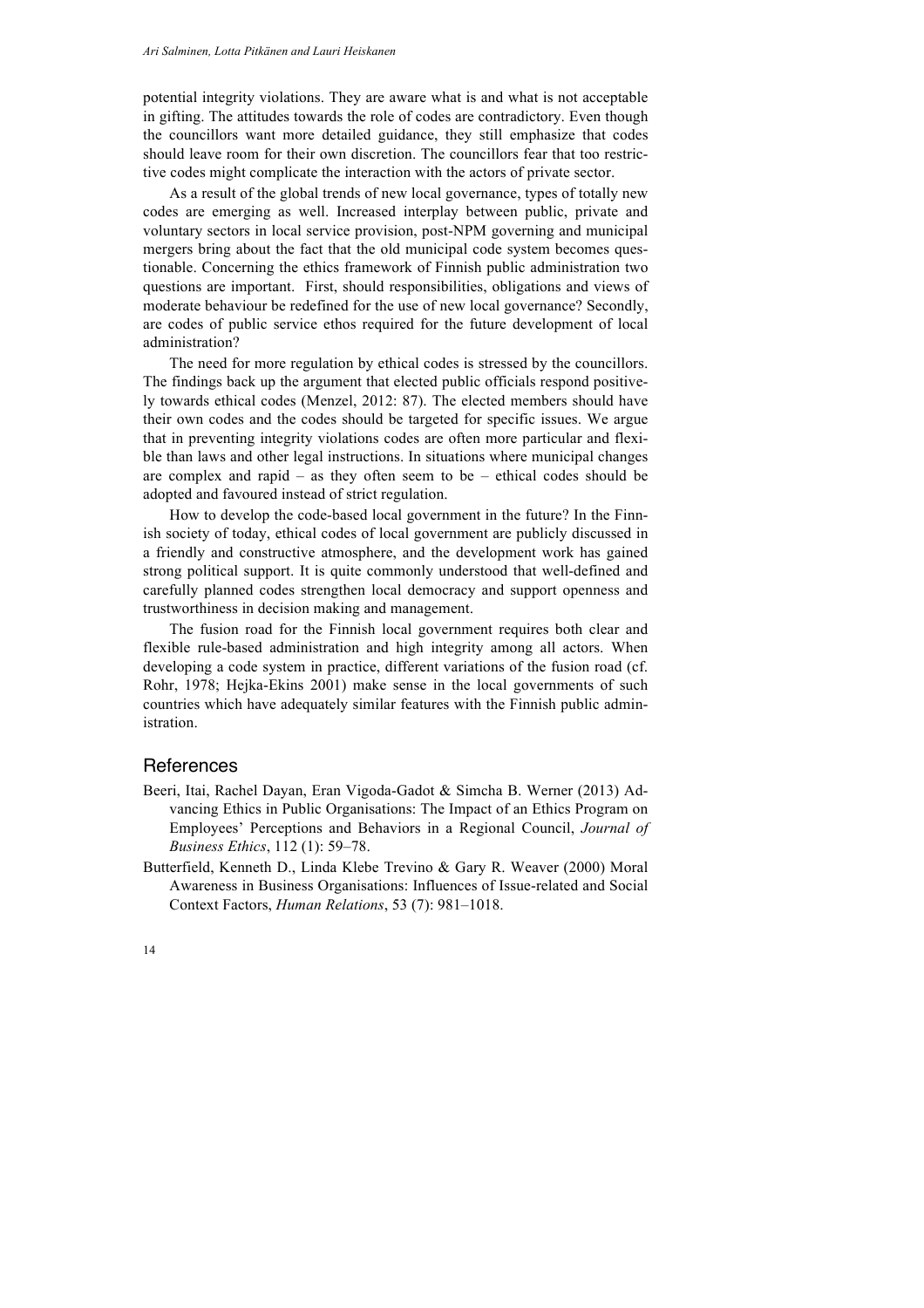- Cooper, Terry L. (ed) (2001) *Handbook of Administrative Ethics*, 2nd ed. New York, Marcel Dekker.
- Cooper, Terry L. (2006) *The Responsible Administrator,* 5th ed*.*, Jossey-Bass, A John Wiley & Sons Imprint, San Francisco.
- Davies, Gary, Susan Whelan, Anthony Foley & Margaret Walsh (2009) Gifts and Gifting, *International Journal of Management Reviews*, 12 (4): 413– 434.
- della Porta, Donatella & Alberto Vannucci (2005) 'The Moral (and Immoral) Costs of Corruption' in Ulrich von Alleman (ed), *Demensionen Politischer Korruption, Sonderheft der Politichen Vierteljahresschirft*, VS Verlag für Sozialwissenschaften, Wiesbaden.
- della Porta, Donatella & Alberto Vannucci (2012) *The Hidden Order of Corruption: An Institutional Approach*. Ashgate Publishing Limited, Surrey.
- Denhardt, Kathryn G. & Stuart C. Gilman (2007) 'Extremism in the Search for Virtue' in William L. Richter & Frances Burke (eds), *Combating Corruption, Encouraging Ethics: A Practical Guide to Management Ethics,* 2<sup>nd</sup> ed., Rowman & Littlefield Publishers, Inc., Lanham.
- Demmke, Christoph & Timo Moilanen (2012) 'The Pursuit of Public Service Ethics – Promises, Development and Prospects' in Guy Peters & Jon Pierre (eds), *Sage Handbook of Public Administration,* Sage, London.
- Geuras, Dean & Charles Garofalo (2005) *Practical Ethics in Public Administration,* 2nd ed., Management concepts, Vienna, Virginia.
- Gilman, Stuart C. (2014) Codes, Damn Codes, and Laws: Continuing Controversies in Public Administration Ethics. *Public Administration Review*, 74 (5): 571–572.
- Hejka-Ekins, April (2001) 'Ethics In-service Training' in Terry L. Cooper (ed), *Handbook of Administrative Ethics*, 2<sup>nd</sup> ed. New York, Marcel Dekker.
- Ikola-Norrbacka, Rinna, Ari Salminen & Olli-Pekka Viinamäki (2010) 'Promoting, Preventing and Watchdogging: Reinforcing Citizens' Role in the Control of Corruption' in Ari Salminen (ed). *Ethical Governance. A Citizen Perspective,* University of Vaasa, Vaasa.
- Jørgensen, Torben Beck. B. & Ditte-Lene Sørensen (2012–13) Codes of Good Governance: National or Global Public Values?, *Public Integrity*, 15 (1): 71–95.
- Kernaghan, Kenneth (1980) Codes of Ethics and Public Administration: Progress, Problems and Prospects, *Public Administration* 59 (2): Summer, 207– 223.
- Kröger, Teppo (2011) Retuning the Nordic Welfare Municipality: Central Regulation of Social Care Under Change in Finland, *International Journal of Sociology and Social Policy*, 31 (3/4): 148–159.
- Lawton, Alan (1998) *Ethical Management for the Public Services*, Open University Press, Buckingham.
- Lawton, Alan (2004) Developing and Implementing Codes of Ethics, *Viesoji Politika ir Administravimas*, 7: 94–101.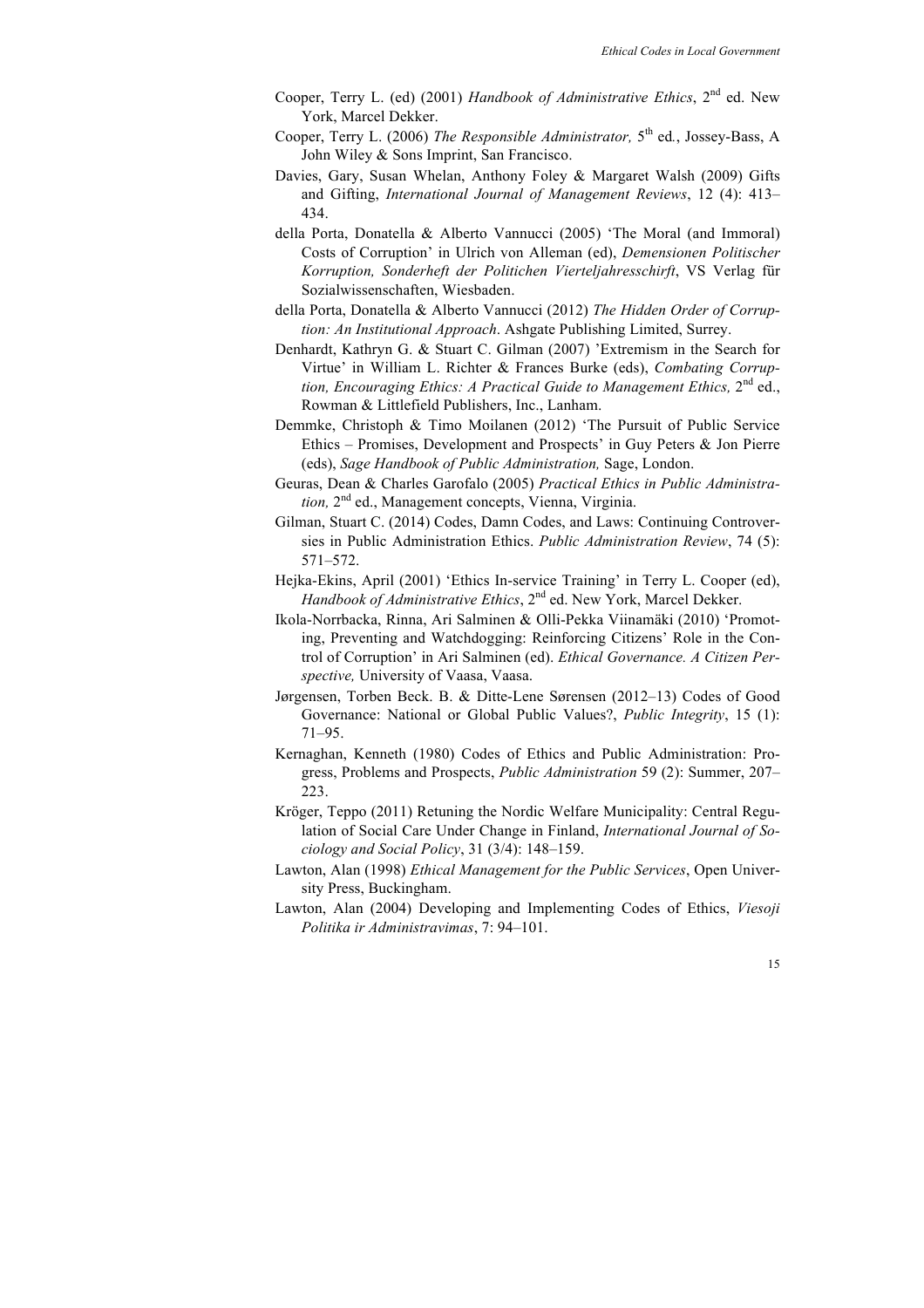- Lawton, Alan, Julie Rayner & Karin Lasthuizen (2013) *Ethics and Management in the Public Sector*, Routledge, New York.
- Lewis, Carol W. & Stuart C. Gilman (2005) *The ethics challenge in public service: a problem-solving guide,* 2nd ed., Jossey-Bass, San Francisco, California.
- Menzel, Donald C. (2010) *Ethics Moments in Government: Cases and Controversies*, CRC-Press, London.
- Menzel, D. C. (2012) *Ethics Management for Public Administrators: Leading and Building Organisations of Integrity*, 2nd ed., M.E. Sharpe, Armonk, New York.
- Peurala, Johanna (2012) 'Lahjusrikokset Suomen lainsäädännössä' [Bribery in Finnish Legistlation], in *Korruptio Suomessa. Tutkijoiden näkemys korruption muodoista, tutkimisesta ja torjunnasta. [Corruption in Finland. Reseachers' Views of Forms, Research and Prevention of Corruption.]*, Transparency International – Finland.
- Peurala, Johanna (2013) The Lavish Corporate Hospitality: The Lawful and Unlawful Interaction of Public Officials and Private Sector Actors – Law and the Court Praxis in Finland, *European Journal of Crime, Criminal Law and Criminal Justice*, 21 (1): 59–84.
- Plant, Jeremy F. (2000) 'Codes of Ethics' in Terry L. Cooper (ed), *Handbook of Administrative Ethics*, Marcel Dekker, New York.
- Plant, Jeremy F. (2013) 'Ethical Competence and Professionalism in Public Administration' in Terry L. Cooper and Donald C. Menzel (eds), *Achieving Ethical Competence for Public Service Leadership*. M. E. Sharpe, Armonk, New York.
- Pöysti, Tuomas (2010) 'Hallintoeettiset toimintasäännöstöt hyvän hallinnon toteuttamisessa' [Administrative Ethical Codes in Implementing Good Administration] in Tuomas Ojanen, Ida Koivisto, Outi Suviranta & Maija Sakslin (eds), *Avoin, tehokas ja riippumaton – Olli Mäenpää 60 vuotta juhlakirja [Open, efficient and independent – Olli Mäenpää's 60th year commemorative issue]*, Edita, Helsinki.
- Rohr, John A. (1978) *Ethics for Bureaucrats. An Essay on Law and Values*. Marcel Dekker, New York.
- Rose-Ackerman, Susan (1999) *Corruption and Government: Causes, Consequences, and Reform*, Cambridge University Press, Cambridge.
- Rossy, Gerard L. (2011) Five Questions for Addressing Ethical Dilemmas. *Strategy & Leadership*, 39 (6): 35–42.
- Salminen, Ari & Rinna Ikola-Norrbacka (2010) Trust, Good Governance and Unethical Actions in Finnish Public Administration, *International Journal of Public Sector Management*, 23 (7): 647–668.
- Salminen, Ari (2013) 'Control of Corruption: Case of Finland' in J. Quah (ed), *Different Paths to Curbing Corruption: Denmark, Finland, Hong Kong, New Zealand and Singapore, Research in Public Policy Analysis and Management vol. 23*., Emerald Group Publishing. Great Britain.

<sup>16</sup>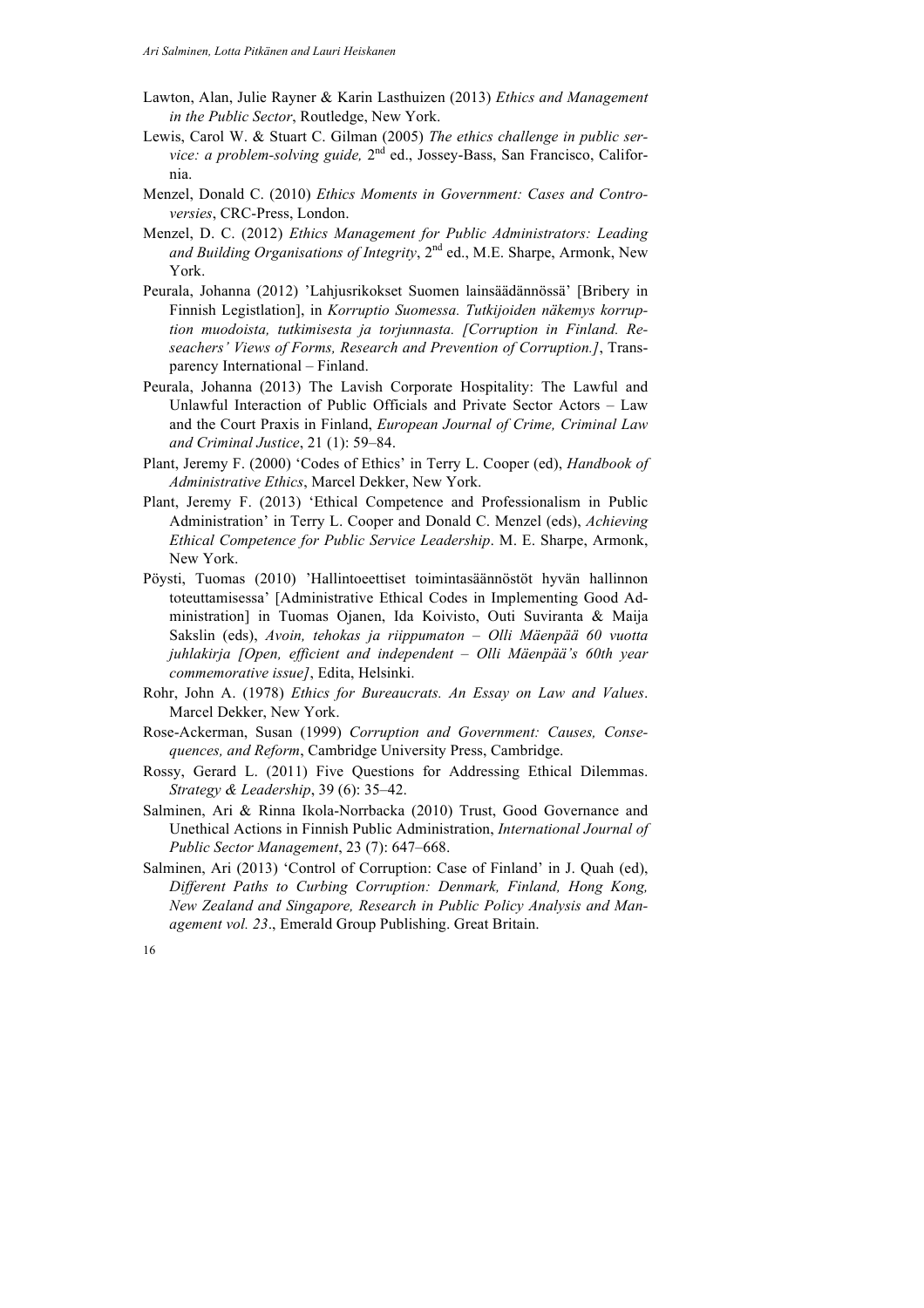- Schultz, Donald (2004) Professional Ethics in a Postmodern Society, *Public Integrity*. 6 (4): 279–297.
- Schultz, Donald (2010) Ethics Regulation Across Professions. The Problem of Gifting, *Public Integrity*, 12 (2): 161–172.
- Stapenhurst, Frederick & Petter Langseth (1997) The Role of Public Administration in Fighting Corruption, *International Journal of Public Sector Management*. 10 (5): 311–330.
- Svara, James H. (2014) Who Are the Keepers of the Code? Articulating and Upholding Ethical Standards in the Field of Public Administration, *Public Administration Review*, 74 (5): 561–569.
- Van Wart, Montgomery (2003) Codes of Ethics as Living Documents: The Case of American Society for Public Administration, *Public Integrity* 5: (4): 331– 346.
- Zimmermann, Joseph F. (2001) 'Ethics in the Public Service' in W. Bruce (ed), *Classics of Administrative Ethics*, Westview Press, Oxford.

#### Appendix

*Table 1. Corruption Perception Index 2011–2015, Finland's scores and ranking (Transparency International)*

| Year | <b>Score</b> | Rank           |
|------|--------------|----------------|
| 2015 | 90           | 2              |
| 2014 | 89/100       | 3              |
| 2013 | 89/100       | 3 (Joint rank) |
| 2012 | 90/100       | 1 (Joint rank) |
| 2011 | 9.4          | 2 (Joint rank) |

*Table 2. The existence (identification) of codes: the views of the councillors (N =1280).*

|                               | Yes<br>$\frac{0}{0}$ | No.<br>$\frac{0}{0}$ | I do not<br>know $\%$ | Total<br>$\frac{0}{0}$ |
|-------------------------------|----------------------|----------------------|-----------------------|------------------------|
| Gifts ( $n = 1248$ )          | 27                   | 37                   | 36                    | 100                    |
| Hospitality ( $n = 1256$ ) 20 |                      | 42                   | 38                    | 100                    |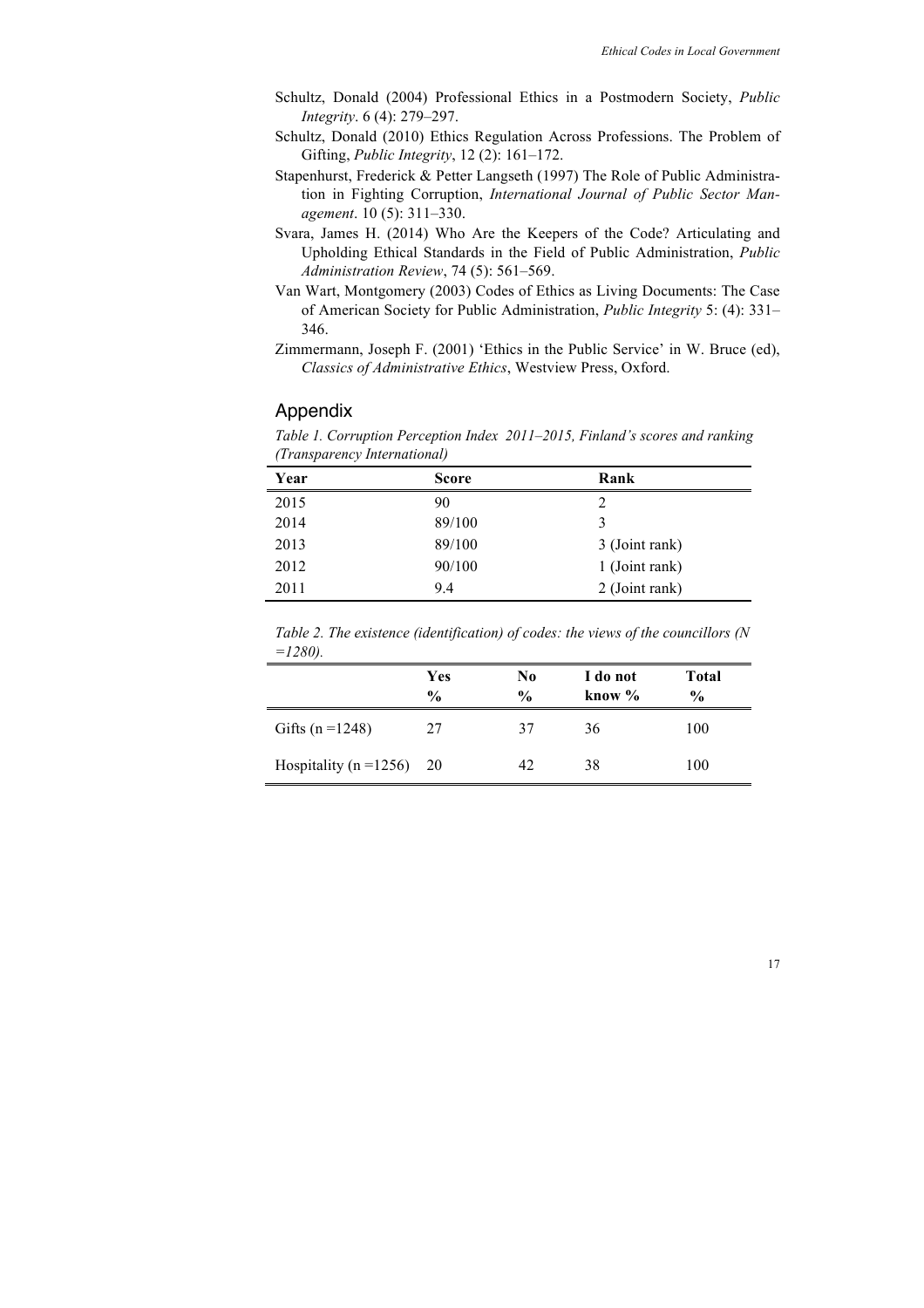*Table 3. The existence (identification) of dilemmas: the views of the councillors (N =1280).* .

|                            | Yes<br>$\frac{0}{0}$ | No<br>$\frac{0}{0}$ | I do not<br>know $\%$ | <b>Total</b><br>$\frac{0}{0}$ |
|----------------------------|----------------------|---------------------|-----------------------|-------------------------------|
| Gifts ( $n = 1250$ )       | 12                   | 84                  |                       | 100                           |
| Hospitality ( $n = 1260$ ) | 16                   | 81                  |                       | 100                           |

*Table 4. Awareness of giving and accepting gifts and hospitality: the views of the councillors (N =1280)*  $\overline{a}$ 

|                                                                                    | Yes<br>$\frac{6}{9}$ | $\bf No$<br>$\frac{0}{0}$ | I do not<br>know $\%$ | <b>Total</b><br>$\frac{6}{9}$ |
|------------------------------------------------------------------------------------|----------------------|---------------------------|-----------------------|-------------------------------|
| I know what kind of<br>gifts I am allowed to<br>give or accept (n<br>$=1264$       | 57                   | 34                        | 9                     | 100                           |
| I know what kind of<br>hospitality I am allowed<br>to give or accept (n<br>$=1258$ | 73                   | 18                        | 9                     | 100                           |

*Table 5. Role of codes: the views of the councillors (N = 1280)*

|                                                                                | Yes<br>$\frac{6}{9}$ | N <sub>0</sub><br>$\frac{0}{0}$ | I do not<br>know % | Total<br>$\frac{6}{9}$ |
|--------------------------------------------------------------------------------|----------------------|---------------------------------|--------------------|------------------------|
| Ethical codes should<br>include monetary lim-<br>its for gifting (n<br>$=1262$ | 63                   | 28                              | 9                  | 100                    |
| Ethical codes should<br>leave room for own<br>discretion ( $n = 1262$ )        | 54                   | 34                              | 12                 | 100                    |